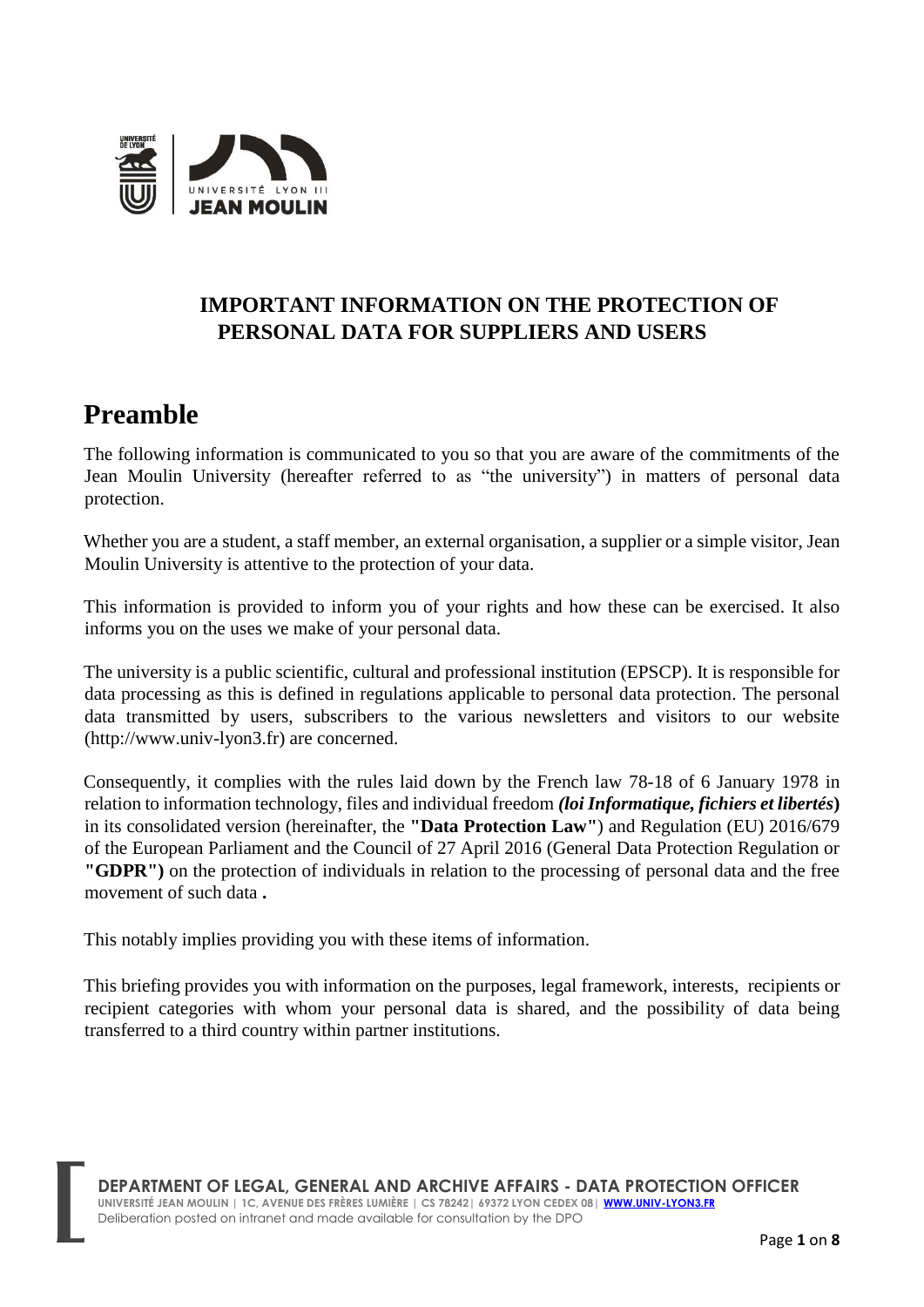# **Table of contents**

- 1. Who are we?
	- 1.1 Identity of the Data Controller
	- 1.2 Data Protection Officer
- 2. Data collection conditions
- 3. The personal data processed by us
- 4. The legal bases and purposes of our processing
	- 4.1 Legal bases
	- 4.2 Purposes of the processing that we implement
- 5. Recipients of your data
- 6. Data retention periods
- 7. Security
- 8. Your recognised rights
	- 8.1 How to exercise your rights
	- 8.2 Your right to be informed
	- 8.3 Your right to access and correct your data
	- 8.4 Your right to delete your data
	- 8.5 Your right to limit data processing
	- 8.6 Your right to object to data processing
	- 8.7 Your right to data portability
	- 8.8 Your right to withdraw your consent
	- 8.9 Your right to appeal
	- 8.10 Your right to define post-mortem instructions
- 9. Exercising your rights

# **1 - Who are we?**

### **1.1 Identity of the Data Controller**

The following information is communicated to you to make sure that you are aware of our commitments in matters of personal data protection.

Jean Moulin University acts as the data controller for the processing of personal data referred to in this document. The address of its headquarters is 1C Avenue des Fréres Lumiére-CS 78242, 69372 Lyon cedex 08.

The data controller, according to the meaning assigned in the European Data Protection Regulation, undertakes to protect personal data and ensure that they kept confidential.

Personal data processed onsite are recorded in the register of processing activities held by the university.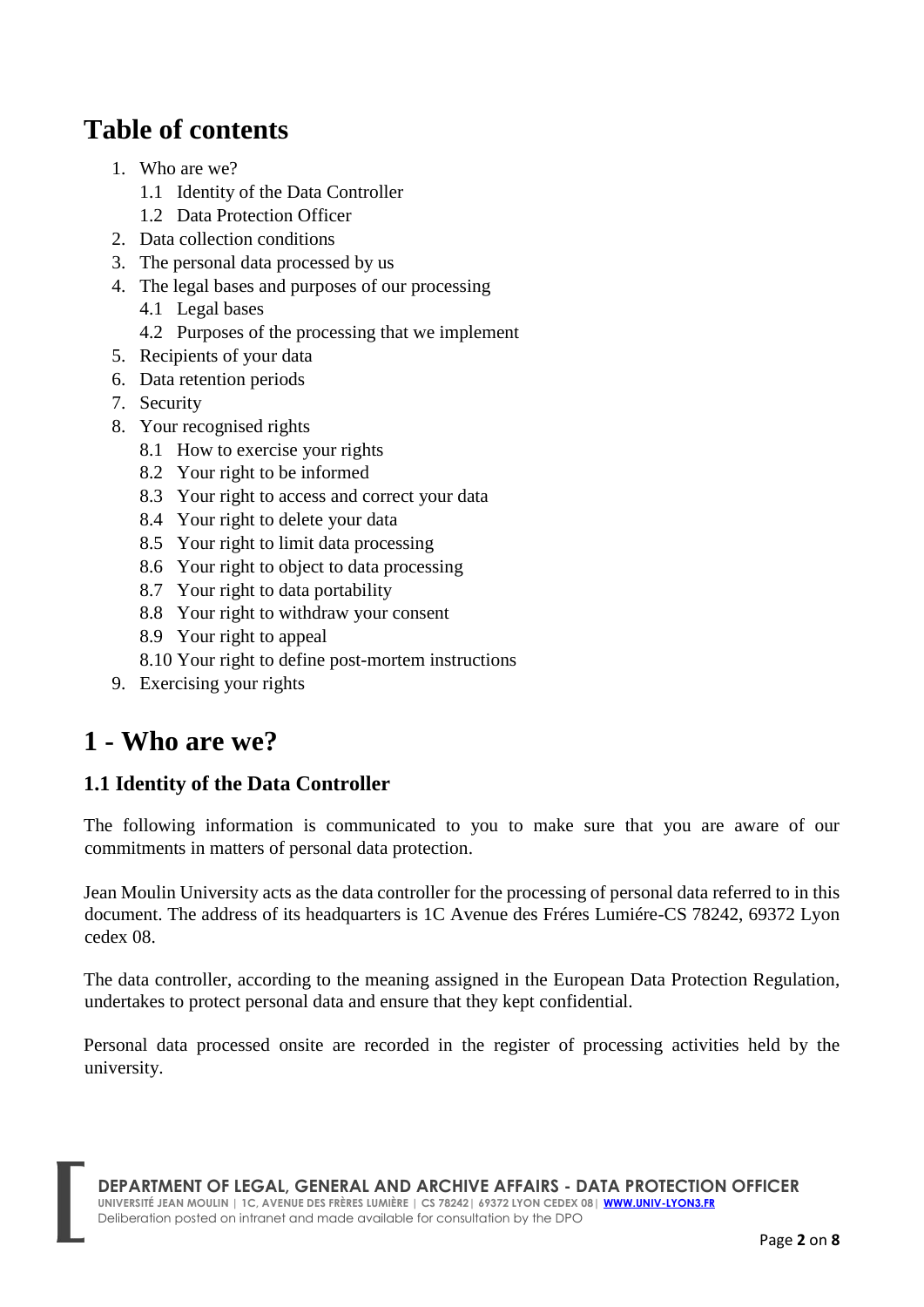### **1.2 Data Protection Officer**

The university has appointed a personal data protection officer whose contact details are as follows

Email address: dpd@univ-lyon3.fr

Postal address: **Data Protection Officer** 1C Avenue des Fréres Lumiére-CS 78242, 69372 Lyon cedex 08.

## **2 - Conditions for Data Collection**

The website https://www.univ-lyon3.fr (hereafter: the website), which allows the university to collect your data, is developed and administered by the Digital Department and the Communication Department.

In the context of their activities, the university's departments are called upon to implement processing operations by collecting your data from, notably, the following sources:

- The form to be filled in to subscribe for the newsletters offered by the university.
- The contact form to be filled in to request information.
- The form to be filled in when submitting unsolicited applications or applications following an offer of a job, internship or opportunity to participate in a work experience scheme.
- The cookies deposited on your device when you are browsing the website
- The form to be filled in when registering for training.

The data collected are only used to manage applications, to follow up on requests for information or to send information to newsletter subscribers.

In this context, the university undertakes to ensure that the information entered on the website or sent by e-mail will not be used for any other purposes.

## **3 - Personal Data Processed by Us**

The university may collect and process some or all of the following personal data:

- Surname and forename,
- E-mail address,
- Telephone number,
- Data relating to your professional life (CV, letter of motivation),
- Personal data possibly contained in a message requesting information,
- Connection data,
- Banking information when registering for a training course, a conference or in connection with the supply of goods and services.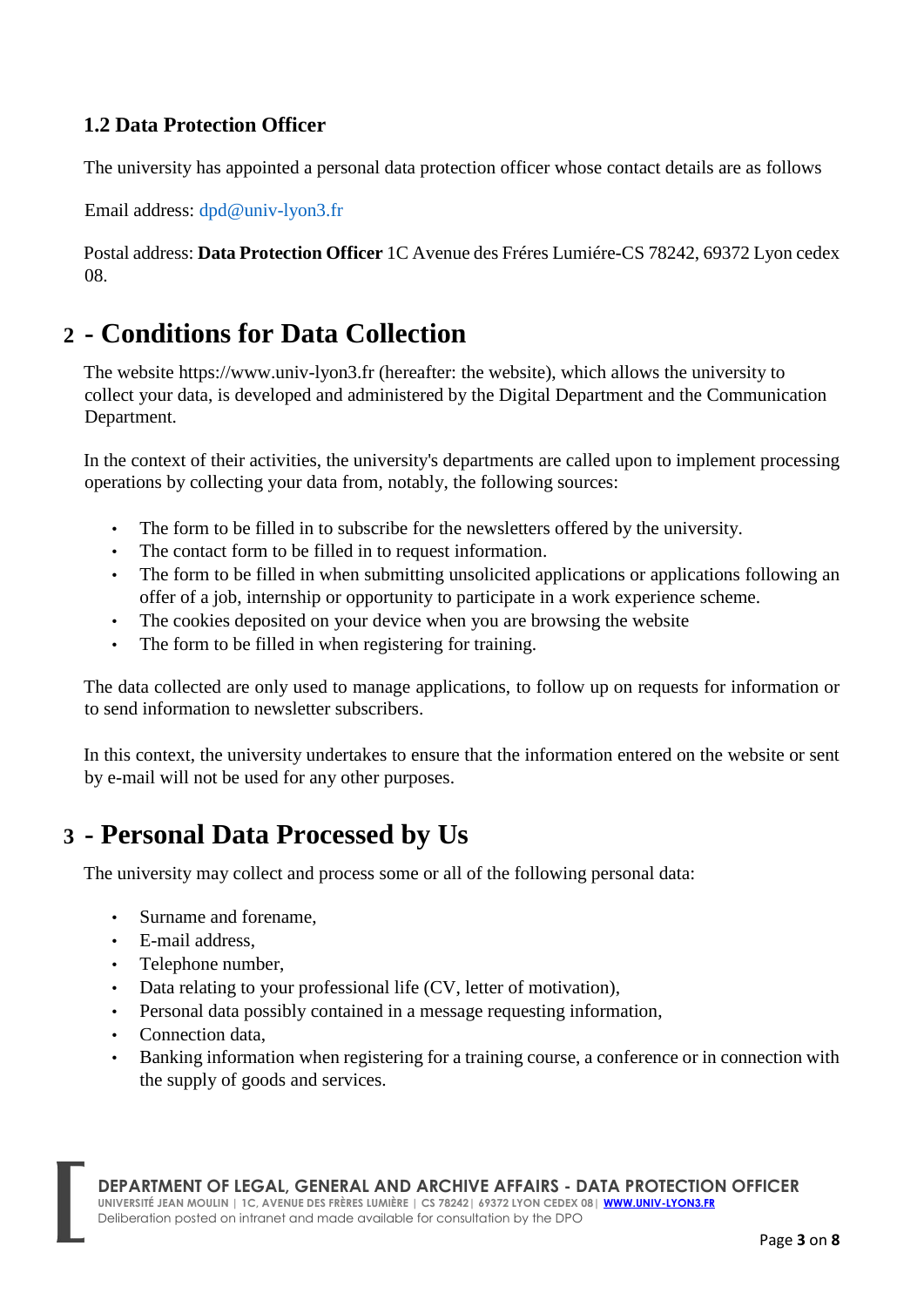The university will ensure that it complies with the principle of minimisation and thus collect and process only the personal data required for the purpose(s) for which they are processed.

## **4 - Legal bases and Purposes of our Data Processing**

### **4.1 Legal Bases**

The university collects and processes your personal data for various reasons/purposes that are legitimately determined in connection with its missions**:** 

In accordance with the provisions of article L. 123-2 of the French Education Code, Jean Moulin University ensures in particular the public service missions of teaching and research. In this respect, the management and monitoring of students' progress through the system, along with requests from individuals relating to the exercise of their rights, are based on a legal obligation.

The processing is based on the university's legitimate interest in responding to contact forms via the website, or sending information, newsletters or invitations to events. It also carries out communication operations with its public and private, local or institutional partners with the aim of informing them on its activities.

### **4.2 Purposes of our Data Processing**

The processing carried out by us is implemented for the following purposes and on the following grounds:

- service improvement
- data archiving
- auditing and oversight
- satisfaction surveys
- financial management
- communication operations
- emailing
- sending newsletters
- relations with partners
- relations with government authorities

## **5 - Recipients of Your Data**

In the context of the processing of your data, the university may transmit or give access to your data to various recipient categories:

- University staff: personal data is transmitted for the purposes indicated in point 4 of this policy document. All university staff are subject to an obligation of professional discretion.
- Support service providers (technical and logistical) so that they can correctly provide their services.

**DEPARTMENT OF LEGAL, GENERAL AND ARCHIVE AFFAIRS - DATA PROTECTION OFFICER UNIVERSITÉ JEAN MOULIN | 1C, AVENUE DES FRÈRES LUMIÈRE | CS 78242| 69372 LYON CEDEX 08| WWW.UNIV-LYON3.FR**  Deliberation posted on intranet and made available for consultation by the DPO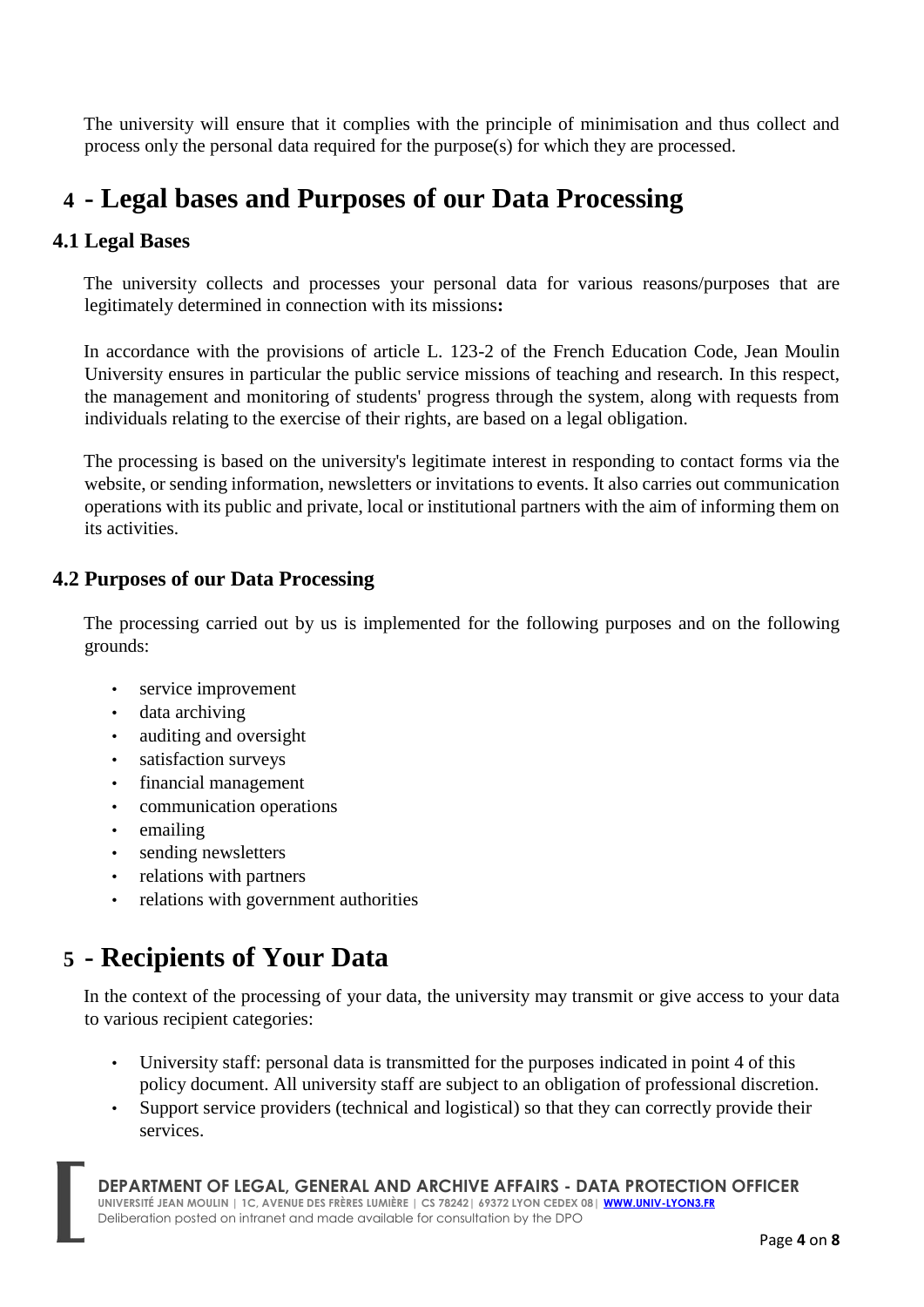The university undertakes not to pass on personal data to unauthorised third parties. However, the university may be required to communicate personal data to comply with a legal obligation, at the request of a government or judicial authority or in relation to a legally protected interest, such as the defence of its rights.

For further information, please contact: dpd@univ-lyon3.fr

# **6 - Data Retention Periods**

Personal data are kept for the period necessary to achieve the purposes for which they were collected and for the period provided for by law.

In this respect, the university complies with the provisions of the instruction DAF DPACI/RES/2005/003 of 22 February 2005 on the sorting and storage of archives received and produced by the services and institutions contributing to national education".

The retention periods applied are proportionate to the purposes for which the data were collected.

# **7 - Security**

It is the university's responsibility to define and implement the technical, physical or logical data protection measures it considers appropriate to combat the accidental or unlawful destruction, loss, alteration or unauthorised disclosure of data.

In the event of subcontracting of all or part of personal data processing, the university undertakes to contractually impose security guarantees on its subcontractors by means of technical measures for the protection of such data and the appropriate human resources.

# **8 – Your Recognised Rights**

### **8.1 How to exercise your rights**

You may exercise your rights electronically at the following address: dpd@univ-lyon3.fr, providing proof of your identity.

To do so, you must clearly indicate your surname(s) and first name(s), and explain in detail the elements concerned by your request to exercise your rights. The form should be sent by post to Université Jean Moulin - DPD - 1C Avenue des Fréres Lumiére-CS 78242, 69372 Lyon cedex 08. In principle, you may exercise all your rights free of charge. However, as regards the right of access, you may be asked to pay a reasonable fee based on administrative costs for any copy of requested data.

With regard to the right to be informed, the university will not be required follow up your request if you already have the information you are requesting.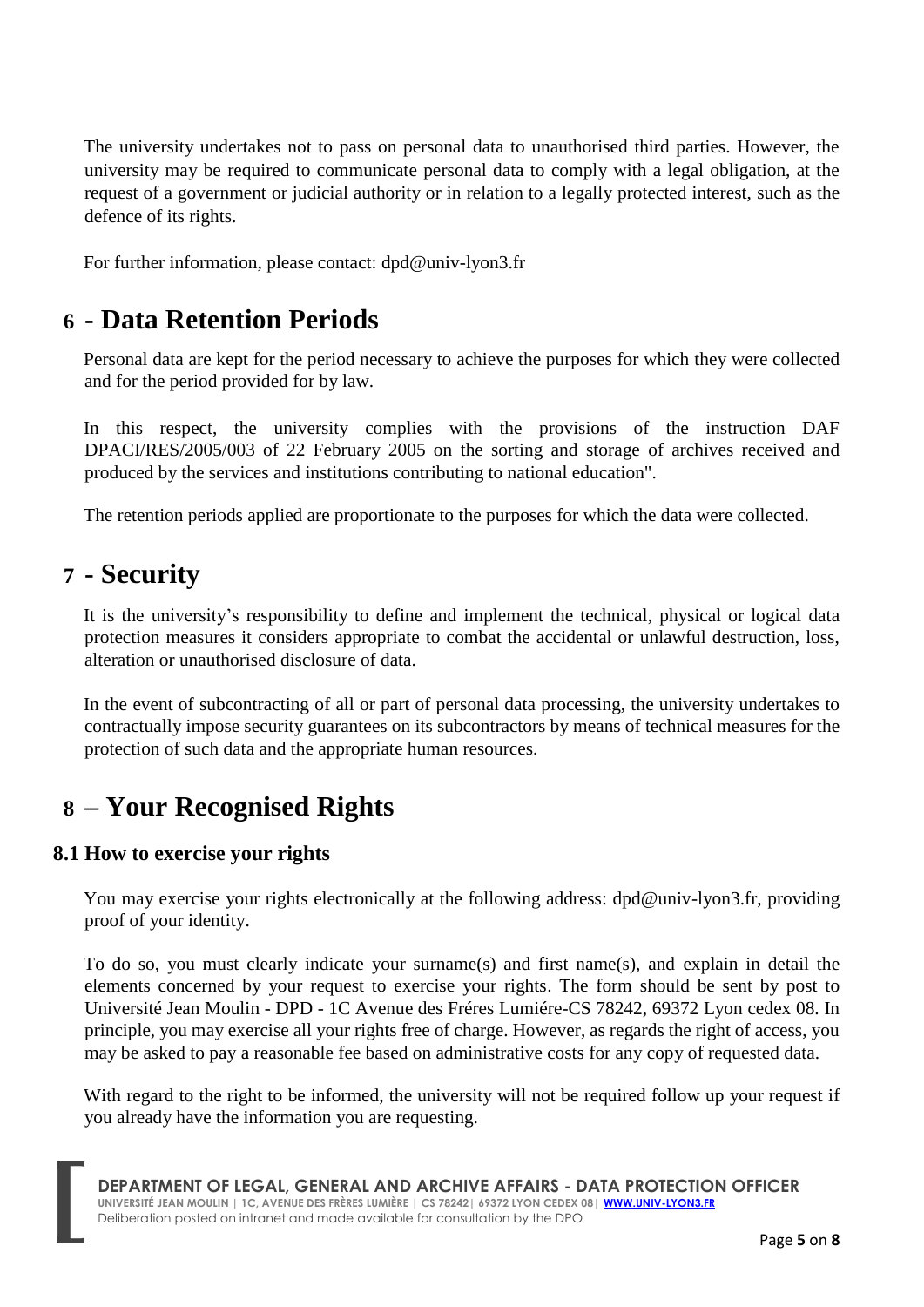The University wishes to inform you that failure to provide or modify your data may have consequences when certain requests are processed in the context of the contractual relations and that your request to exercise your rights will be retained for follow-up purposes. All the rights from which you benefit are given in detail below.

### **8.2 Your right to be informed**

You acknowledge that this information briefing informs you of the purposes, legal framework, interests, recipients or recipient categories with whom your personal data is shared, and the possibility of a transfer of data to a third country or a foreign authority. In addition to this information and in order to ensure fair and transparent processing of your data, you declare that you have received additional information concerning:

- the period of retention of your personal data,
- the existence of recognised rights from which you benefit and how they can be exercised.

If we decide to process data for purposes other than those stated, you will be given full information on the new purposes.

### **8.3 Your right to access and correct your data**

You have the right to access and correct your personal data.

You can exercise this right by contacting the university at the following e-mail address:  $dpd@$ univlyon3.fr

In this respect, you have a right to access your data and information concerning:

- the purposes of the processing,
- the categories of personal data concerned,
- the recipients or recipient categories to whom the personal data has been or will be disclosed,
- where possible, the intended period of retention of personal data or, where this is not possible, the criteria used to determine this period,
- the existence of the right to ask the data controller to rectify or erase your personal data, the right to request a limit on the processing of your personal data, the right to object to this processing,
- the right to lodge a complaint with the CNIL (French Data Protection Authority)
- information on the source of the data when it is not collected directly from the data subject,
- the existence of automated decision-making, including profiling, and in the latter case, relevant information about the underlying logic, as well as the significance and expected consequences of such processing for the data subjects.

You can ask us to correct or complete your personal data if it is inaccurate, incomplete, ambiguous or out of date.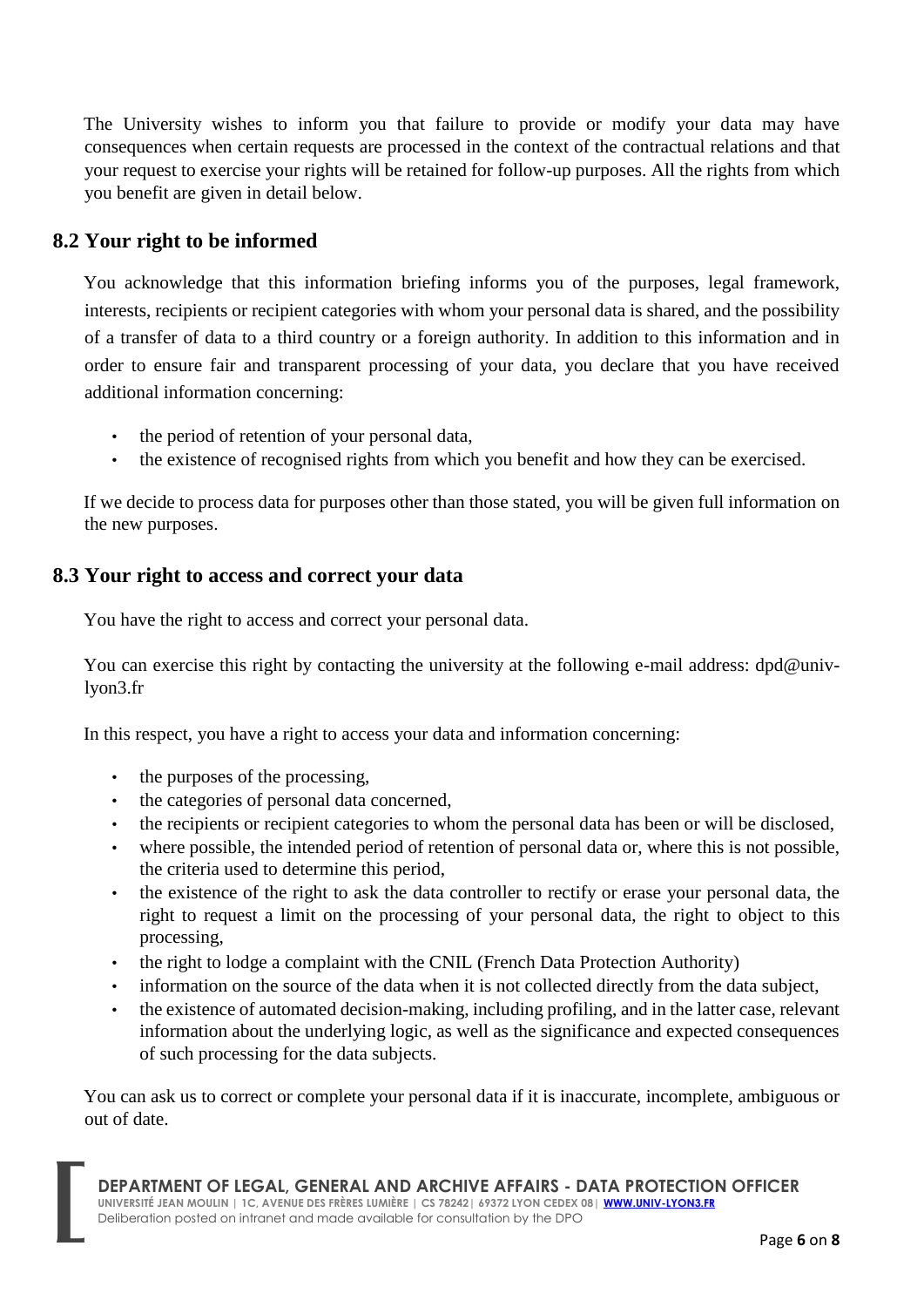### **8.4 Your right to delete your data**

You may request the deletion of your personal data for any of the following reasons:

- the personal data are no longer necessary for the purposes for which they were collected or otherwise processed,
- you withdraw the consent previously given,
- you object to the processing of your personal data where there are no legal grounds for such processing,
- the processing of personal data does not comply with the provisions of the applicable laws and regulations,
- your personal data has been collected in the context of services offered by the information company to children under the age of 16.

However, the exercise of this right will not be possible when the retention of your personal data is required by law or regulations.

#### **8.5 Your right to limit data processing**

You may request the processing of your personal data to be limited in the cases provided for by laws and regulations.

#### **8.6 Your right to object to data processing**

You have the right to object to the processing of your personal data when the processing is based on the legitimate interest of the data controller.

This right cannot be invoked when the processing is necessary for the performance of a task carried out in the public interest or in the exercise of official authority vested in the data controller.

#### **8.7 Your right to data portability**

You will have the right to the portability of your personal data. The data on which this right can be exercised are:

- only your personal data, which excludes anonymised data or data that does not concern you,
- personal declarative data and personal operational data to which reference is made above,
- personal data that do not infringe the rights and freedoms of third parties, such as those protected by business secrecy.

This right is limited to processing based on consent or a contract and to personal data that you have personally generated. This right does not include derived or inferred data, which are personal data created by the university.